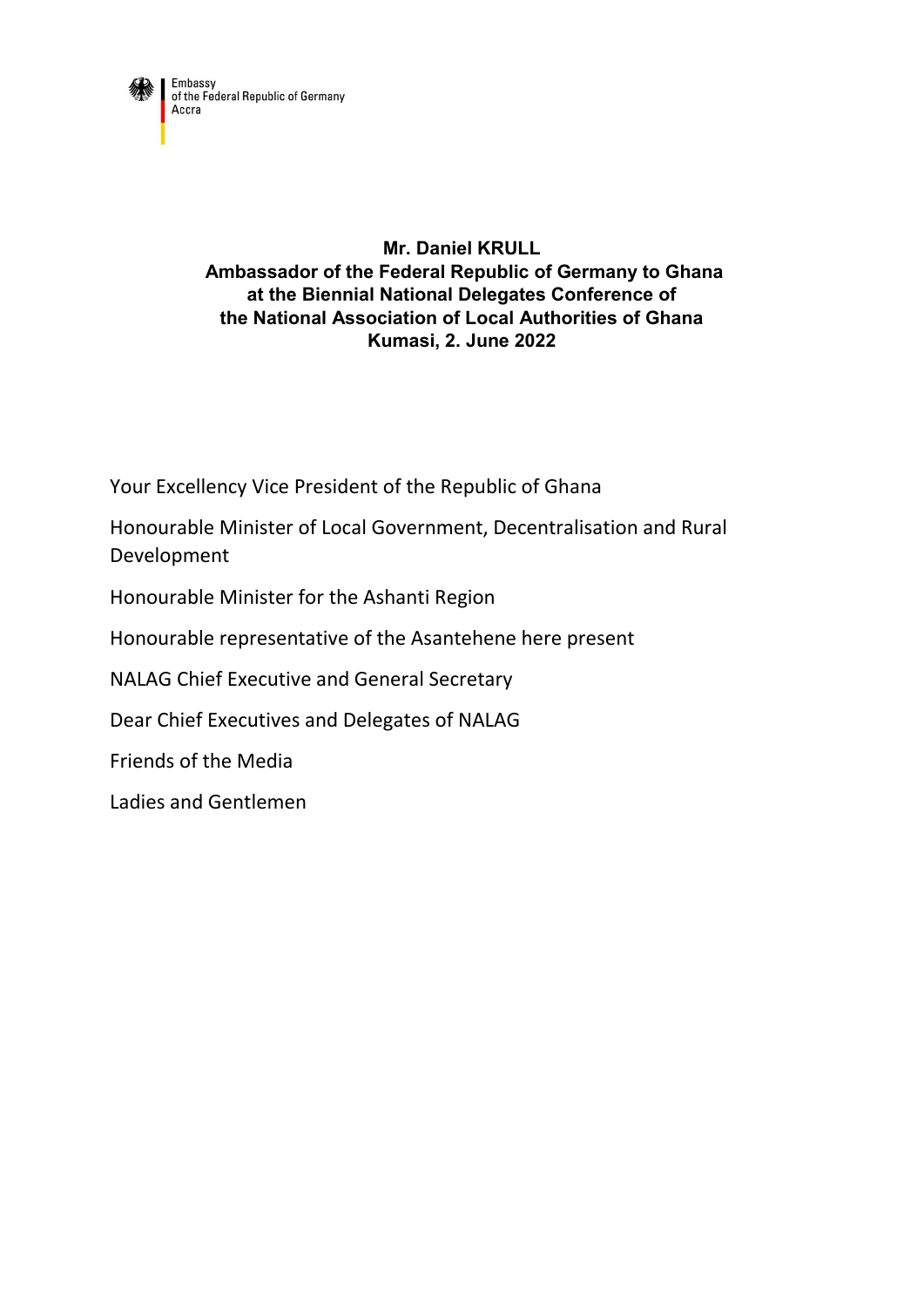

## Good morning!

Thank you very much for offering me the opportunity to express today our solidarity to the NALAG Delegates Conference 2022 in the heart of the Ashanti region, here in Kumasi.

As the German Ambassador to beautiful Ghana I feel very honoured to be allowed to speak here today.

But you may ask: Why is the German Ambassador speaking here today at the **National** Delegates Conference?

\*

Germany is proud and pleased to be among the trusted long-time sponsors of the Ministry of Local Government and the MMDAs in Ghana.

In the framework of the Ghanaian-German bilateral development cooperation the Ghanaian government has requested technical and financial assistance for improving MMDAs capacities to finance infrastructure projects and inclusive development. Over the years Germany has contributed an overall amount of almost 130 Mil € to the **District Assemblies Common Fund** and an overall amount of more than 70 Mil € to **improve capacities of MMDAs**.

Thus, making Germany currently the largest bilateral donor on the sub-national level in Ghana.

\*

Again you may ask : Why is Germany willing to commit these important amounts to the MMDAs!

Ghana is Germanys Premium Partner in West Africa, economically and politically.

We commend H.E. the President of the Republic for his leadership in ECOWAS, in difficult times, when shared democratic core values, rule of law und the respect for human rights are challenged by shihadist terrorists groups, organized crime and military coups.

We offer our assistance to our Premium Partner for strengthening the resilience of democratic Ghana.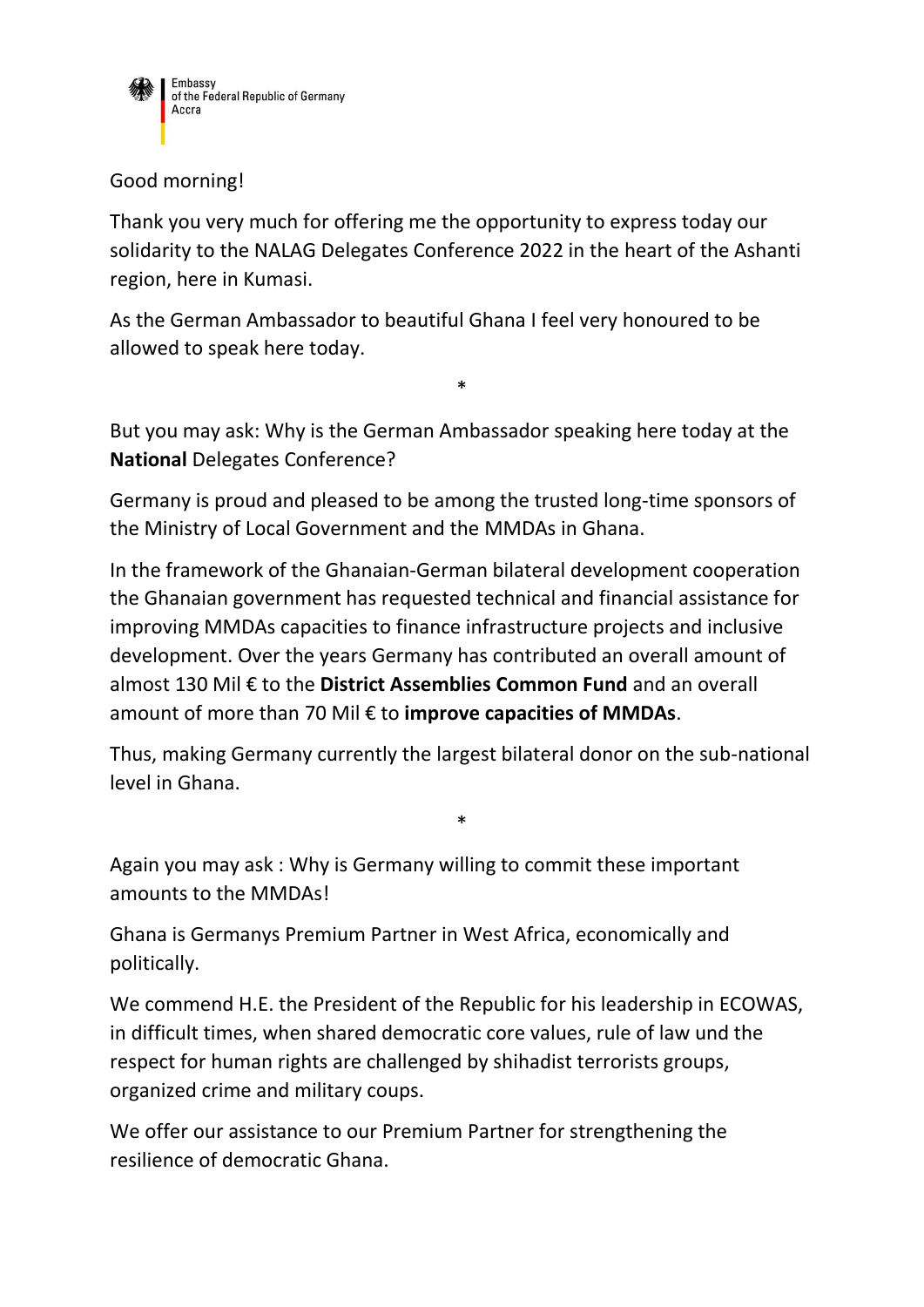

In Germany, we believe that healthy local governments are key for providing basic public goods and services to the citizens.

Thus, local governments are, in many ways, key for building and strengthening trust of the citizens in the democratic system.

Accordingly, the German constitution provides the legal basis for local selfgovernment and guarantees local governments financial autonomy and a certain degree of tax autonomy.

Against this backdrop, it may appear as the natural choice that Germany responded positively to Ghana's request for support for improving the revenue management in MMDAs.

\*

Jointly with other sponsors, we are supporting the Ghanaian agenda for empowering local authority **for more than 10 years.**

Without any doubt, the flagship project in this field is the support to the Ministry of Local Government for developing the dlRev software within our Programme "Governance for Inclusive Development" (GOVID).

The dlRev software was developed to increase internally generated funds of MMDAs.

Over the years, Germany, Switzerland, the USA and the Canada provided approx. 50 Mio. Euro for this approach.

Laws and policies of the Government of Ghana govern DlRev, owned by the Government of Ghana, including all its data**.**

And since its introduction you are witnessing important progress:

Currently, 114 MMDAs across the entire country, including all regional capitals and major metropolitan areas, are using this tool to print bills, to collect and to manage their revenues.

\*

The District Chief Executives who were willing to reform their revenue collection and management systems have been the **most successful** ones in increasing their internally generated funds.